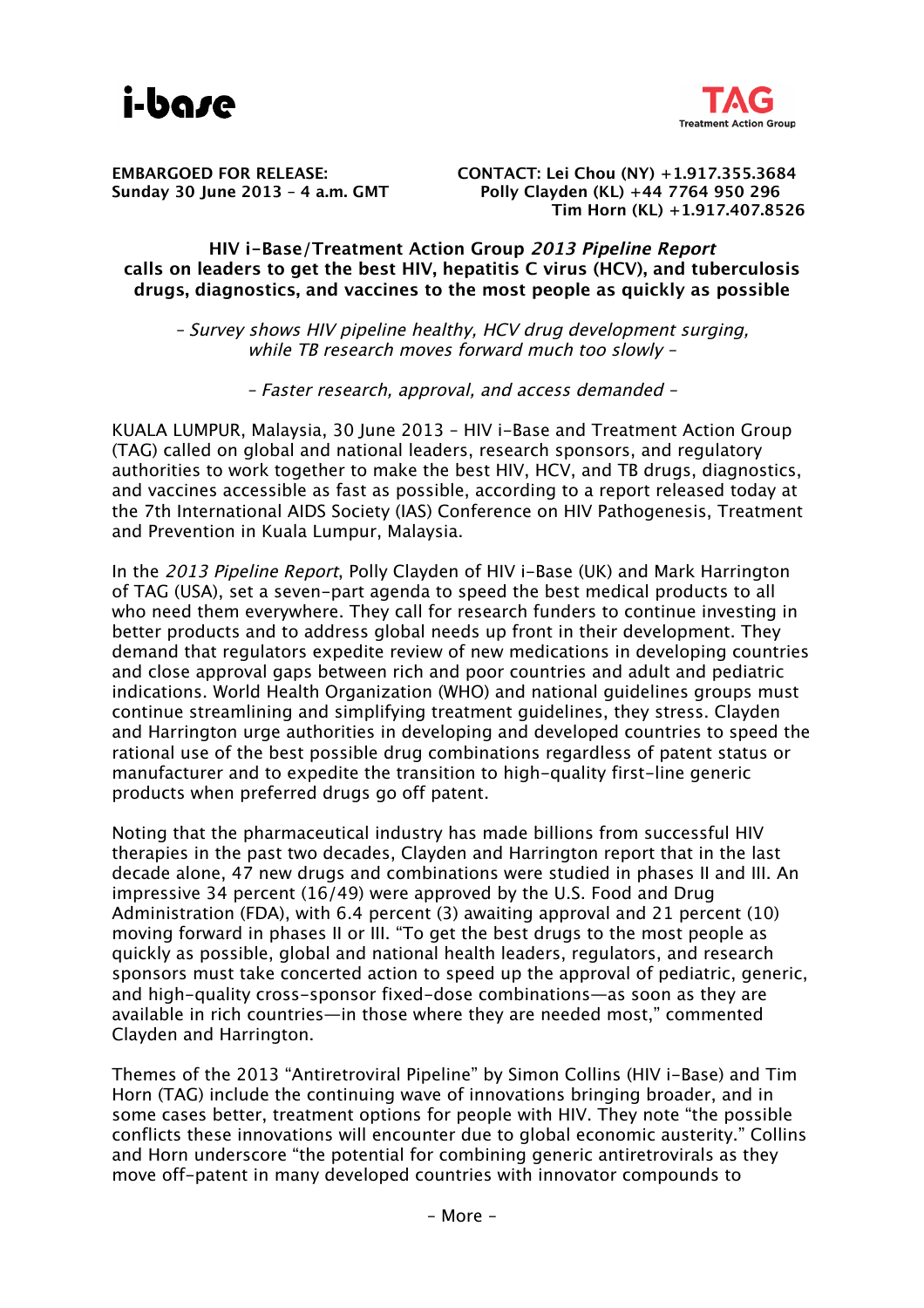produce synergistic, often cross-sponsor, combinations and fixed-dose combinations (FDCs) that could offer people with HIV the best of the new and the old while saving cash-strapped health systems billions of dollars."

Noting the current decade's coming wave of patent expiries on first-line HIV drugs such as efavirenz and tenofovir, Collins and Horn note that, "savings from generics are essential if we are to retain public health services for those who remain uninsured or underinsured." They call for generic manufacturers and governments to seize the opportunity posed by the coming wave of patent expiries to offer optimal combinations at prices much lower than for innovator compounds. It will be critical for rich and poor countries, to reinvest the savings generated by sensible use of generic-containing antiretroviral combinations into massively expanded HIV prevention and treatment programs to end HIV transmission and progression to AIDS and death and achieve an "AIDS-free generation" for everyone.

. In back-to-back chapters on pediatric HIV drugs and HIV treatment optimization, Polly Clayden calls for continued streamlining and rationalization of adult and pediatric HIV formulations and notes innovative partnerships such as those recently supported by the Drugs for Neglected Diseases Initiative (DNDi) and UNITAID to expedite production of optimized regimens for children. Clayden stresses the importance of developing generic combinations with the best target product profiles. "It's time to move on from merely providing the world's poor people with the cheapest medicines and time to give them the best – safest and most effective – treatments possible, and make them affordable" says Clayden.

Richard Jefferys (TAG), in his broad survey of research developments on preventive technologies, research toward a cure, and immune-based and gene therapies, calls for intensified basic and translational science on potential HIV vaccines and continued research on antiretroviral (ART)-based pre- and postexposure prophylaxis (PrEP, PEP). He stresses the need for immune-based therapy research to raise CD4 T cell counts among immunologic nonresponders to HIV therapy, and new research to address ongoing residual dysfunction of the immune system that persists in people on successful ART. Finally, Jefferys emphasizes further investigation of the role of very early treatment with potent ART combinations in infants and adults infected with HIV; better lab measurements to quantify the cells and tissue sources of the latent HIV-1-infected cell reservoir, the target for HIV cure research; and exploration of the potential contribution of therapeutic vaccine approaches as part of combination curative therapy.

In the 2013 "HCV Treatment Pipeline," Tracy Swan (TAG) notes that the "confluence of a robust HCV drug pipeline, shortened regimens, and [shorter] posttreatment follow-up are extraordinary. The new FDA breakthrough therapy designation may speed things up as well. By the end of 2014, [new HCV drugs] from four different classes and fixed-dose combinations (FDCs) are likely to be approved by the U.S. Food and Drug Administration (FDA) and the European Medicines Agency (EMA), offering the potential for off-label mixing and matching." An impressive 26 new HCV drugs are being studied in phases II/III in at least 28 interferon-free regimens, which are bringing the potential of faster, all-oral HCV cures rapidly toward approval for the world's 185 million people living with HCV.

Swan notes, however, that not all optimal combinations are being studied, with some sponsors preferring combinations of their own proprietary compounds, while many sponsors take too long to study their new drugs in people coinfected with HIV and HCV, and those with cirrhosis.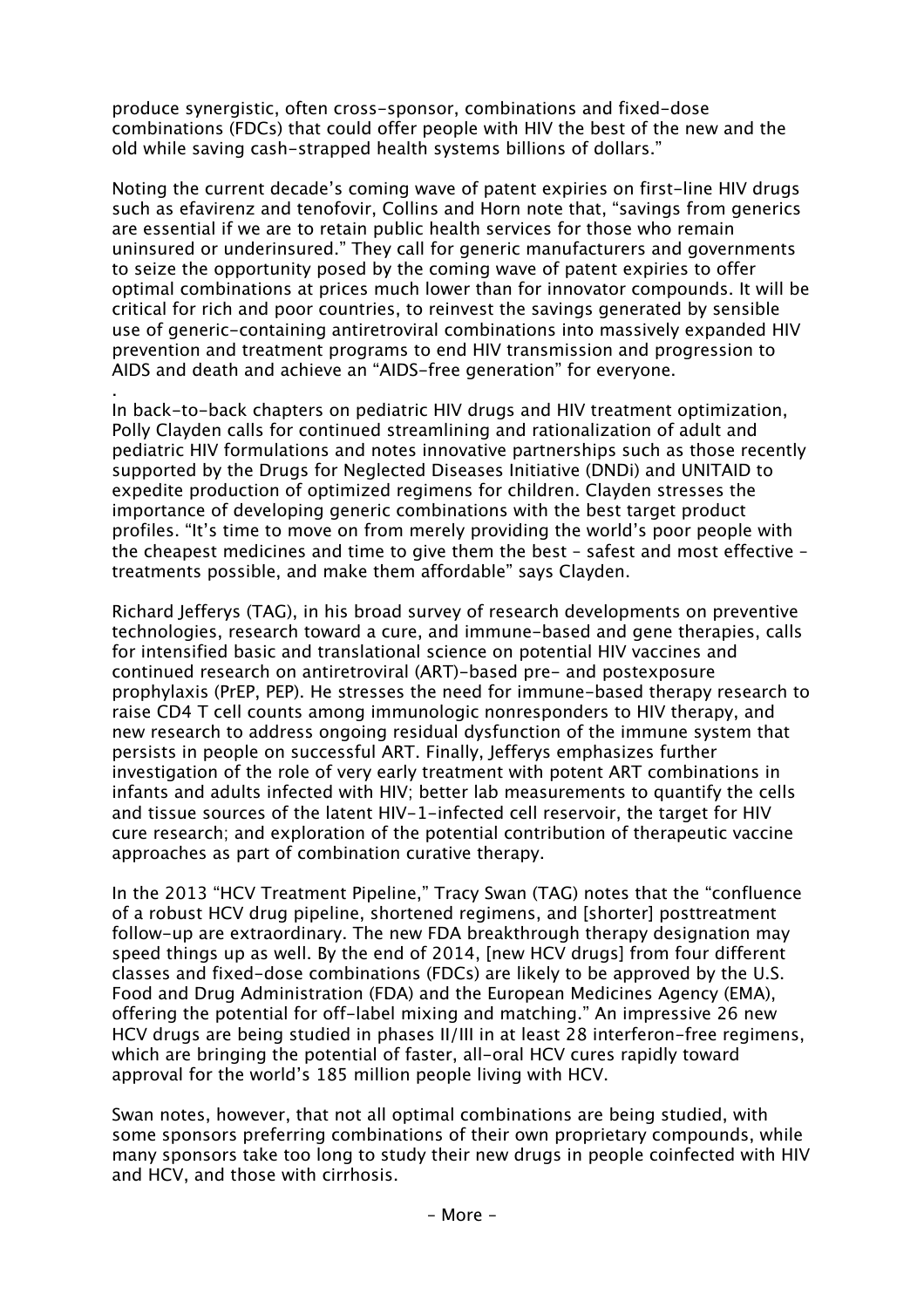In her companion chapter, "Low- and Middle-Income Countries Defuse Hepatitis C, the 'Viral Time Bomb,'" Karyn Kaplan (TAG) describes how a worldwide movement is forming to ensure that when new all-oral HCV cures are approved, that governments, health systems, and providers will be ready for them. Kaplan points to recent progress instigated by HCV activists in countries such as Egypt, Georgia, Thailand, and Ukraine.

In three chapters on tuberculosis (TB) diagnostics, treatment, and vaccine research, Colleen Daniels, Erica Lessem, and Mike Frick (TAG) find that lack of investment and political will make the TB pipeline the most anemic covered in the 2013 Pipeline Report.

Globally, one-third of active TB cases are never diagnosed, reported, or treated, meaning that 3 million people are walking around with undiagnosed disease, in danger of progression, death, and onward transmission.

Some progress has been made in rolling out new DNA tests, which can detect TB more rapidly. The tests still require high-tech laboratory equipment, electricity, and trained personnel though, meaning they are far from the majority of TB patients and those at risk. Manufacturers are trying out cheaper forms of DNA TB diagnostic testing with as yet little published data, and faster ways to detect TB mutations, which are associated with resistance to TB medications.

TB treatment is slowly moving forward following the first FDA approval of a new drug from a new class in over 40 years, and innovative combination TB studies under way for both drug-sensitive and drug-resistant disease. Most countries are not ready to review, approve, distribute, and assure rational use of new TB drugs and combinations, however, reinforcing HIV i-Base and TAG's call for high-burden countries to modernize their regulatory research oversight and approval programs.

Research on TB vaccines remains slow and underfunded but there are some glimmers of hope, particularly on the basic science and early clinical front. Much more investment is needed in TB research and development overall, and in TB program scale-up to ensure access to the best diagnostics tests and preventive and curative therapies.

## # # #

The HIV i-Base/Treatment Action Group 2013 Pipeline Report: HIV, Hepatitis C Virus (HCV), and Tuberculosis (TB) Drugs, Diagnostics, Vaccines, Preventive Technologies, Research Toward a Cure, and Immune-Based and Gene Therapies in Development by Polly Clayden, Simon Collins, Colleen Daniels, Mike Frick, Mark Harrington, Tim Horn, Richard Jefferys, Karyn Kaplan, Erica Lessem, and Tracy Swan, edited by Andrea Benzacar, Tim Horn, and Scott Morgan, is online at:

http://www.treatmentactiongroup.org/pipeline-report.

and as an interactive web report at:

http://www.pipelinereport.org.